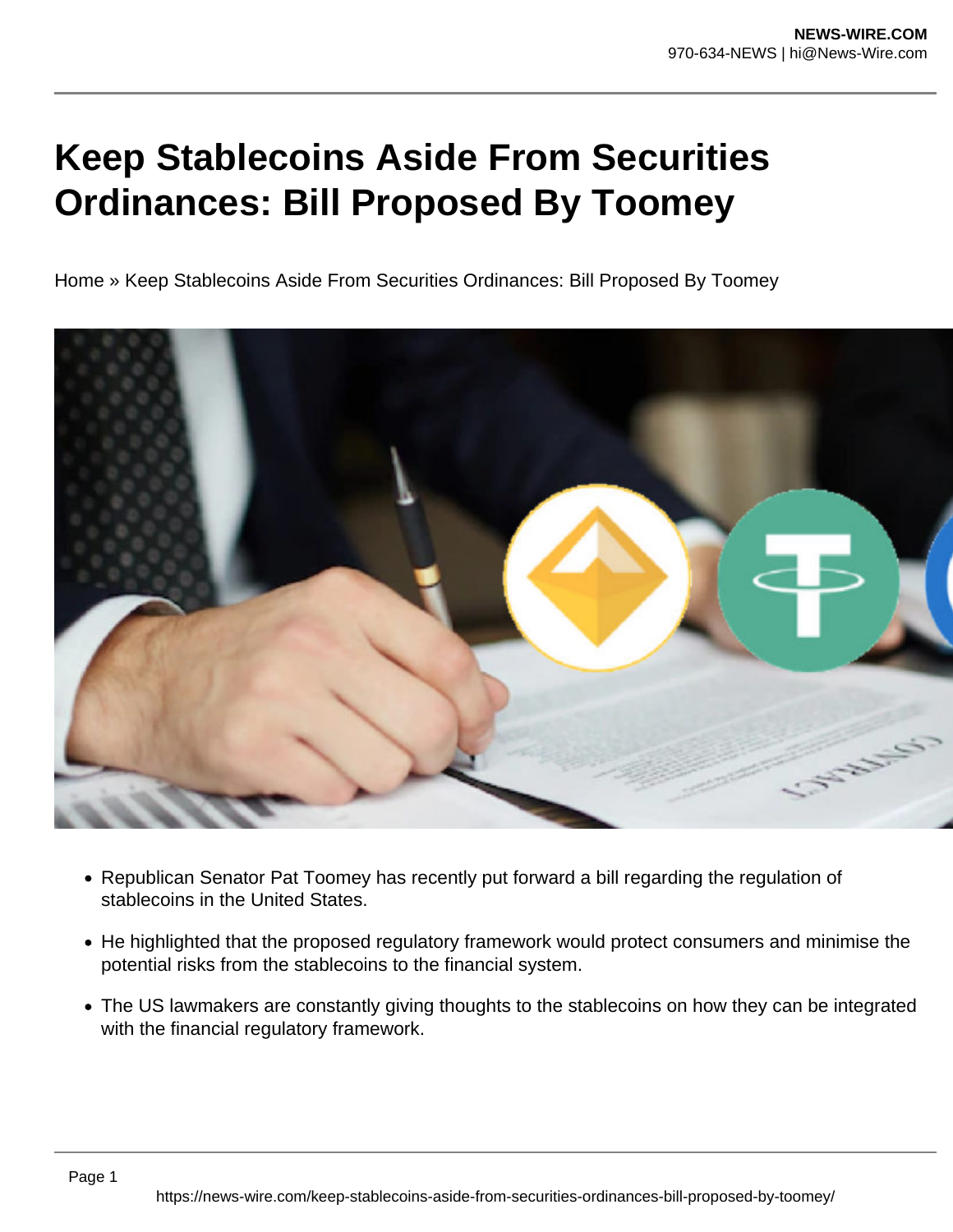Pat Toomey, a Republican Senator and a member of the Senate Banking Committee, has recently drafted a bill proposing a regulatory framework for stablecoins in the United States.

## **Stablecoins have the potential to speed up payments and automate transactions**

The draft, the Stablecoin Transparency of Reserves and Uniform Safe Transactions Act, or the Stablecoin TRUST Act, puts forward that the virtual assets should be identified as payment stablecoins. A convertible digital currency is utilised as a medium of exchange that can be redeemed for fiat by the issuer.

Furthermore, the bill proposed that such offerings should not be included in securities regulations by altering the current laws to make sure that the meaning of security does not include a payment stablecoin.

The bill proposed that the stablecoin issuers, which would comprise licensed state-chartered trusts and national trust banks, should be licensed by the Office of the Comptroller of the Currency.

And that the issuers would be needed to support their stablecoin reserves with assets which are cash and its equivalents or level one high-quality liquid assets denominated in United States dollars.

Tomey highlighted that the draft bill is aimed at stablecoins because they have the potential, along with other things, of speeding up payments and automating the transactions.

Additionally, he highlighted that the proposed regulatory framework he is releasing would facilitate the crypto innovation to keep on blooming while protecting consumers and minimising the potential risks from the stablecoins to the financial system. And that he looks forward to receiving feedback on the legislation from his colleagues and stakeholders as Congress continues its work on regulating stablecoins.

The US lawmakers in both the House of Representatives and Senate are constantly giving thoughts to the stablecoins as to how they can be integrated with the financial regulatory framework. And various Senators are constantly proposing something or the other associated with the crypto industry.

- Author
- Recent Posts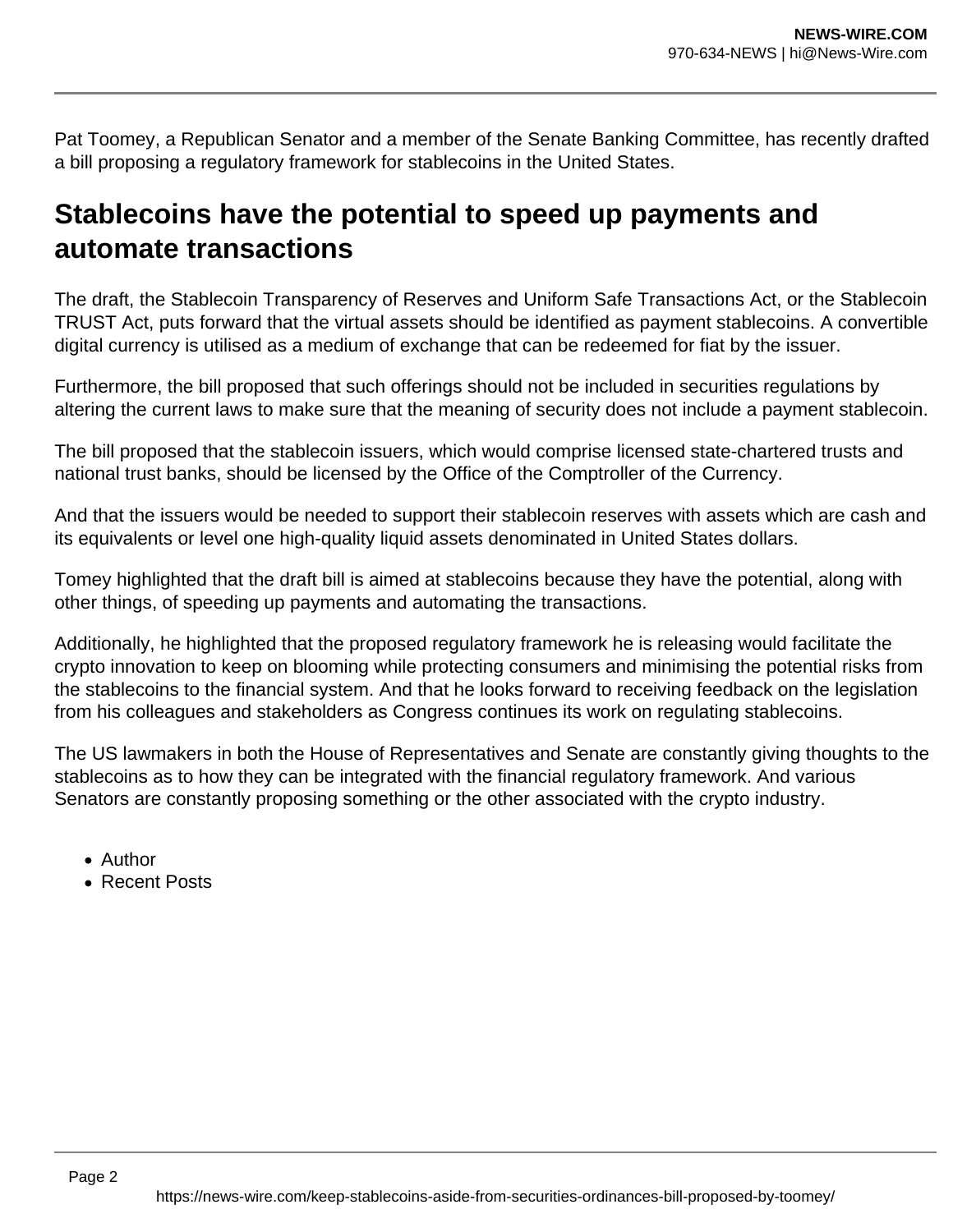

Steve Anderson is an Australian crypto enthusiast. He is a specialist in management and trading for over 5 years. Steve has worked as a crypto trader, he loves learning about decentralisation, understanding the true potential of the blockchain.



Latest posts by Steve Anderrson (see all)

**Download our App for getting faster updates at your fingertips.**